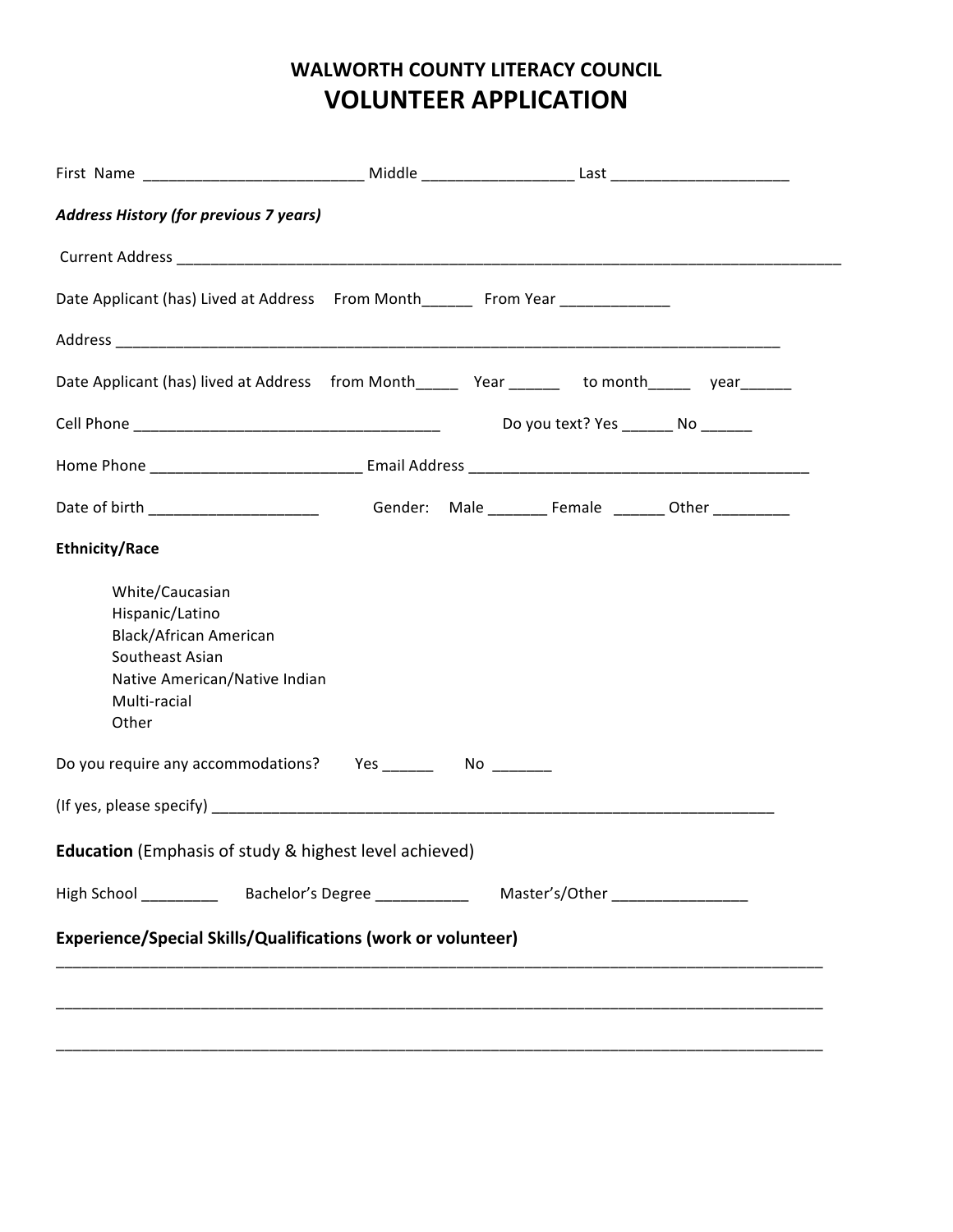#### **Languages**

List all languages that you speak and your level of proficiency.

\*Please note that to be a tutor it is not necessary to speak any other language than English.

#### Please check (ALL) areas in which you may be interested in volunteering with the Literacy Council.

\_\_\_\_\_\_\_\_\_\_\_\_\_\_\_\_\_\_\_\_\_\_\_\_\_\_\_\_\_\_\_\_\_\_\_\_\_\_\_\_\_\_\_\_\_\_\_\_\_\_\_\_\_\_\_\_\_\_\_\_\_\_\_\_\_\_\_\_\_\_\_\_\_\_\_\_\_\_\_\_\_\_\_\_\_\_\_\_\_

| □ Tutoring ESL (English as a Second Language)       |         |         |      |  |
|-----------------------------------------------------|---------|---------|------|--|
| □ Tutoring ABE (Adult Basic Education)              | Reading | Writing | Math |  |
| □ Tutoring GED (General Education Degree)           | Reading | Writing | Math |  |
| □ Tutoring Citizenship/Civics                       |         |         |      |  |
| $\Box$ Tutoring Jail Program (Walworth County Jail) |         |         |      |  |
| $\Box$ Administrative Assistance                    |         |         |      |  |
| $\Box$ Fundraising/Event Planning                   |         |         |      |  |
| $\Box$ Marketing/Public Relations                   |         |         |      |  |
| □ IT/Social Media Communication                     |         |         |      |  |
| $\Box$ Translation/Interpreting                     |         |         |      |  |
| $\Box$ Board of Directors                           |         |         |      |  |
| $\Box$ Other                                        |         |         |      |  |

#### **Preferred Tutoring Time**

Please note availability below, leave blank any day you are not available.

|           | <b>Hours</b> |          | Hours |
|-----------|--------------|----------|-------|
| Monday    |              | Thursday |       |
| Tuesday   |              | Fridav   |       |
| Wednesday |              | Weekend  |       |

### **Preferred Tutoring Location**

Tutors meet in public locations with their students - typically at public libraries throughout Walworth County. Please check all locations you would be comfortable traveling to for tutoring:

 Delavan Sharon Darien Williams Bay Fontana Walworth Elkhorn Lake Geneva Genoa City East Troy

Check here if you have no strong preference, and you are open to tutoring where there is the biggest need \_\_\_\_\_

| Do you have access to reliable transportation? |
|------------------------------------------------|
|                                                |

How did you learn about the Literacy Council? \_\_\_\_\_\_\_\_\_\_\_\_\_\_\_\_\_\_\_\_\_\_\_\_\_\_\_\_\_\_\_\_\_\_